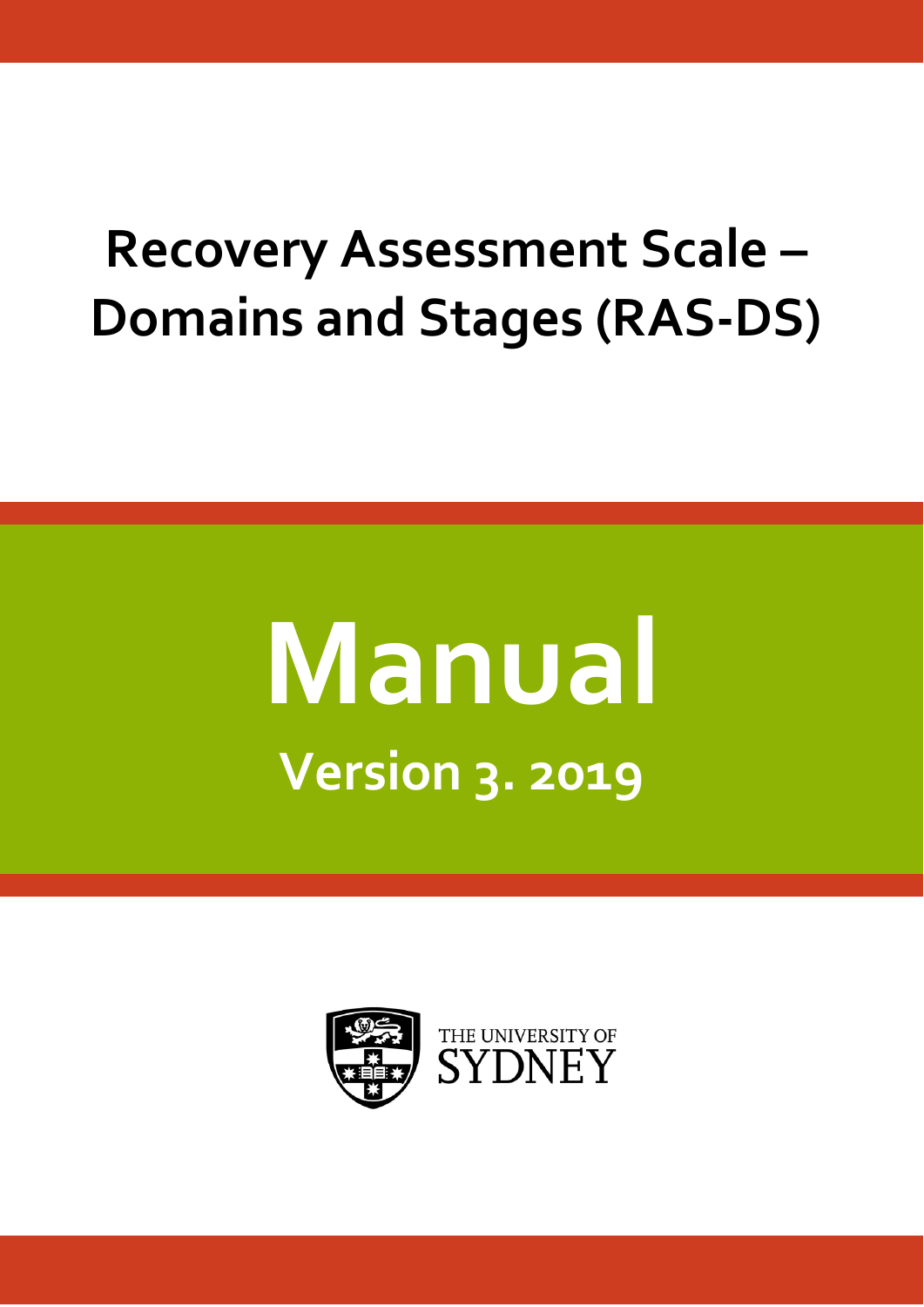## ACKNOWLEDGEMENTS

Reaching the point that we are at today has involved a journey that started in 2005. There have been numerous cycles of data collection, feedback and analysis, collaborative reflection, development and testing. Initially, over 250 people living with mental illness, 50 mental health support workers and 3 non-government organisations (Richmond Fellowship Queensland, Schizophrenia Fellowship of NSW [now called One Door Mental Health] and Richmond PRA [now called Flourish Australia]) all generously volunteered their time and expertise to develop and test the RAS-DS. Since that time, data generously shared by over a thousand consumers and close to a hundred mental health workers or clinicians have helped us to continually test and refine the tool. Thank you!

We would like to particularly acknowledge the expertise and generosity of so many people living with and recovering from mental illness who have engaged in various ways throughout the development and ongoing testing of the RAS-DS. The RAS-DS is a measure of consumer or service-user defined recovery (not clinician or researcher defined recovery). Without your honest and generous sharing of the expertise and knowledge each of you have gained through your own personal journeys, this would be a much poorer, less valid measure. You have played centre stage in the evaluation and refining of the RAS-DS. Thank you for your constructive criticisms as well as your positive feedback and suggestions!

Thank you to the organisations and mental health workers who have also, due to their commitment to advancing recovery-oriented practice in Australia, generously and passionately engaged. Again, you have provided invaluable insights into the usefulness of the RAS-DS as well as how to enhance its practical usefulness further.

We look forward to working with you and many others on the continued evaluation and development of the RAS-DS and this manual.

Note: In Australia the term 'consumer' is commonly used to refer to people living with a mental health diagnosis and using mental health services. It is therefore this term that we have chosen to use throughout this manual. We understand that this is not a term that everyone likes, and that other terms such as 'service-user' and 'survivor' are preferred by some and are more commonly used in other countries.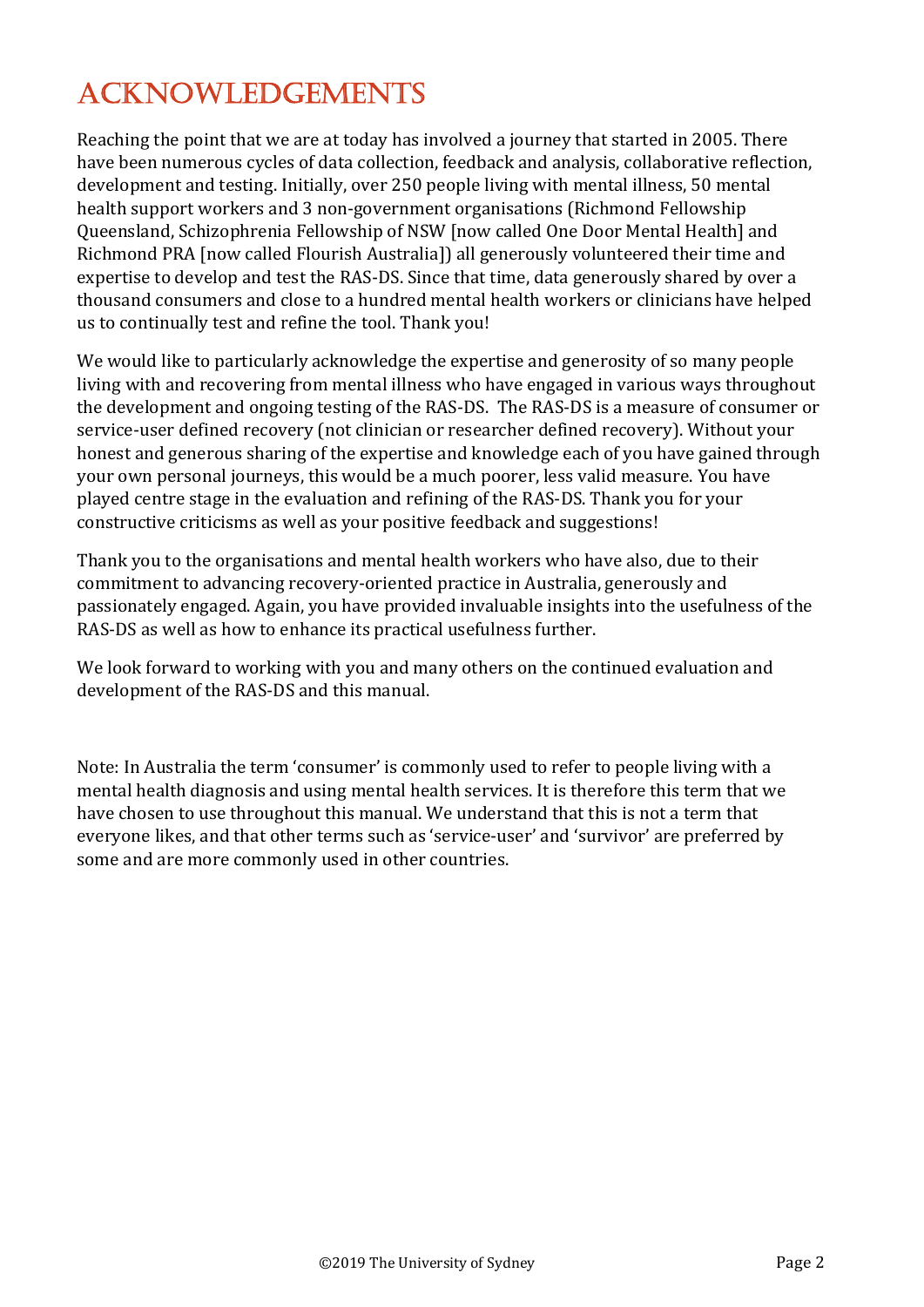## SUGGESTED CITATION:

Hancock, N., Scanlan, J.N., Bundy, A.C., & Honey, A. (2019). *Recovery Assessment Scale* -*Domains & Stages (RAS‐DS) Manual*‐ *Version 3.* Sydney; University of Sydney.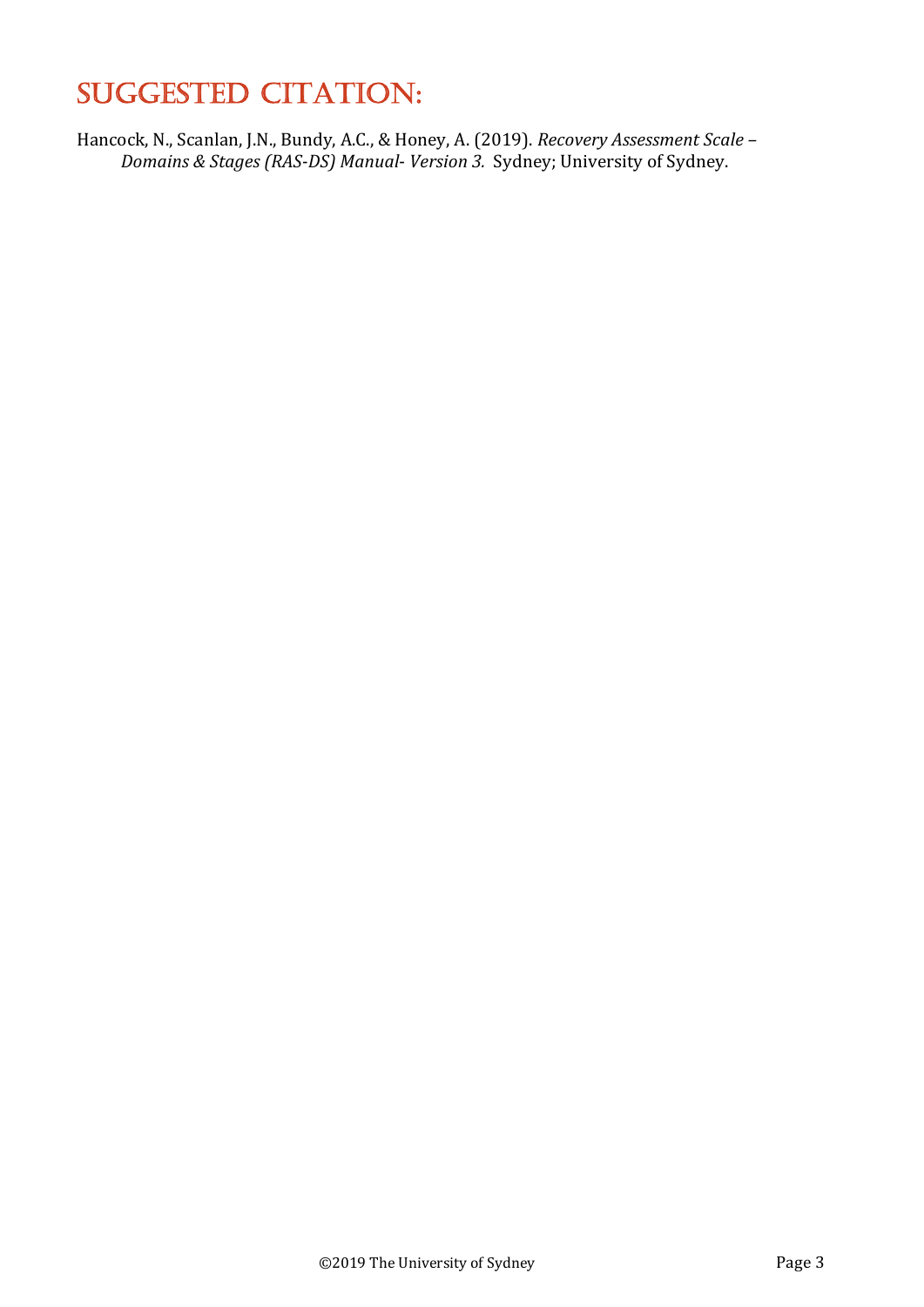## **CONTENTS**

| SECTION 1: MEASURING RECOVERY - CAN WE DO IT AND WHY BOTHER                                |  |
|--------------------------------------------------------------------------------------------|--|
|                                                                                            |  |
| Enhanced collaborative, recovery-oriented goal planning or personal recovery plans 5       |  |
|                                                                                            |  |
|                                                                                            |  |
|                                                                                            |  |
|                                                                                            |  |
|                                                                                            |  |
|                                                                                            |  |
|                                                                                            |  |
|                                                                                            |  |
|                                                                                            |  |
| SECTION 5: INSTRUMENT DEVELOPMENT & RESULTS (USEFULNESS &                                  |  |
|                                                                                            |  |
|                                                                                            |  |
|                                                                                            |  |
| b. Measuring individual and service level outcomes (psychometric properties) 15            |  |
| SECTION 6: OUR FUTURE PLANS/WHAT WE STILL NEED TO EXAMINE & DEVELOP                        |  |
|                                                                                            |  |
|                                                                                            |  |
|                                                                                            |  |
|                                                                                            |  |
|                                                                                            |  |
| Does the use of the ras-ds lead to better therapeutic alliance and greater consumer choice |  |
|                                                                                            |  |
|                                                                                            |  |
|                                                                                            |  |
|                                                                                            |  |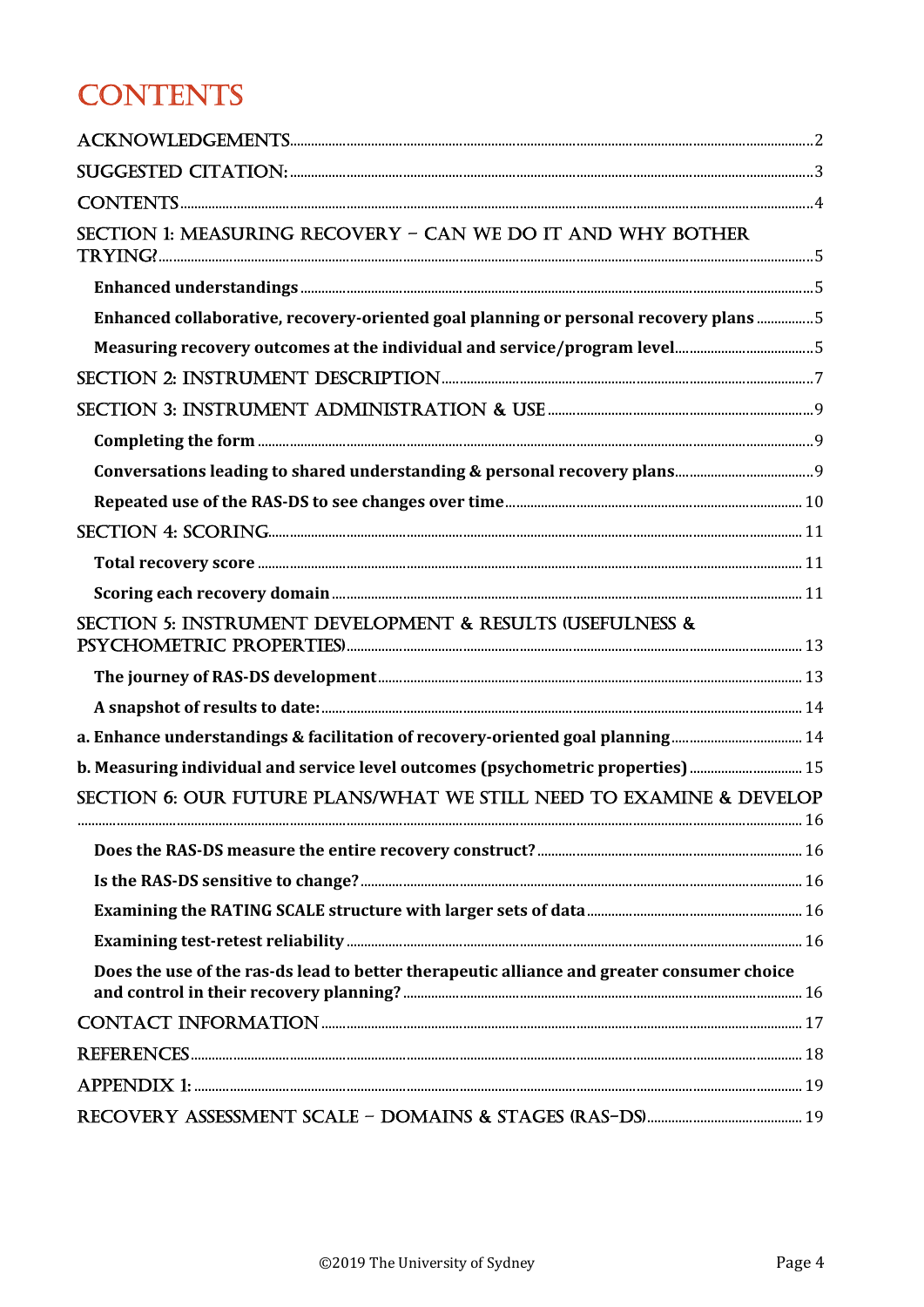## SECTION 1: MEASURING RECOVERY – CAN WE DO IT AND WHY BOTHER TRYING?

There are three main reasons for mental health services to use a tool that enables consumers or service users to think about and measure their own recovery progress:

1) enhanced understandings (both personally for the consumer and between consumer and staff partnerships) that lead to

2) enhanced collaborative and recovery-oriented goal planning or personal recovery plans and 

3) measuring individual and service outcomes with a focus on recovery rather than symptom reduction for example.

#### **ENHANCED UNDERSTANDINGS**

A self-report measure that enables exploration or enquiry into recovery related topics gives people living with mental illness (consumers) a structured opportunity to reflect upon their own recovery progress. The process of completing a self-report measure of recovery can facilitate consumers to develop greater recognition of the successes and achievement already made in their personal recovery journey as well as identifying the areas that they see as needing further work. When (and we suggest this is essential) consumers have the opportunity to talk about their self-ratings of recovery progress with their mental health support worker or clinician, there is the opportunity to enhance the shared understanding. Staff report having a better understanding of what consumers are feeling, experiencing and prioritising in relation to their recovery. Equally, consumers feel that the staff person who they are working with has a better understanding of them, their successes, feelings and needs.

#### **ENHANCED COLLABORATIVE, RECOVERY‐ORIENTED GOAL PLANNING OR PERSONAL RECOVERY PLANS**

Conversations, in which the consumer and staff member explore the consumer's self-rating of recovery, lead naturally towards recovery planning that focuses upon the priorities of the consumer. 

#### **MEASURING RECOVERY OUTCOMES AT THE INDIVIDUAL AND SERVICE/PROGRAM LEVEL**

In Australia, the outcome measures selected for routine use across State mental health sectors have a predominantly symptom/illness measurement focus. There is a repeated call internationally to include recovery-oriented outcome measurement in the suite of instruments used, particularly with the growing understanding and embracing of the need for systemic change that sees a shift from illness management approaches to recovery-oriented approaches. 

There is an argument that perhaps only measures of recovery-oriented practice (i.e., measures of service quality in relation to their recovery-orientation) are needed. We would argue that 1) we need to know that if recovery-oriented practice is enhanced, it leads to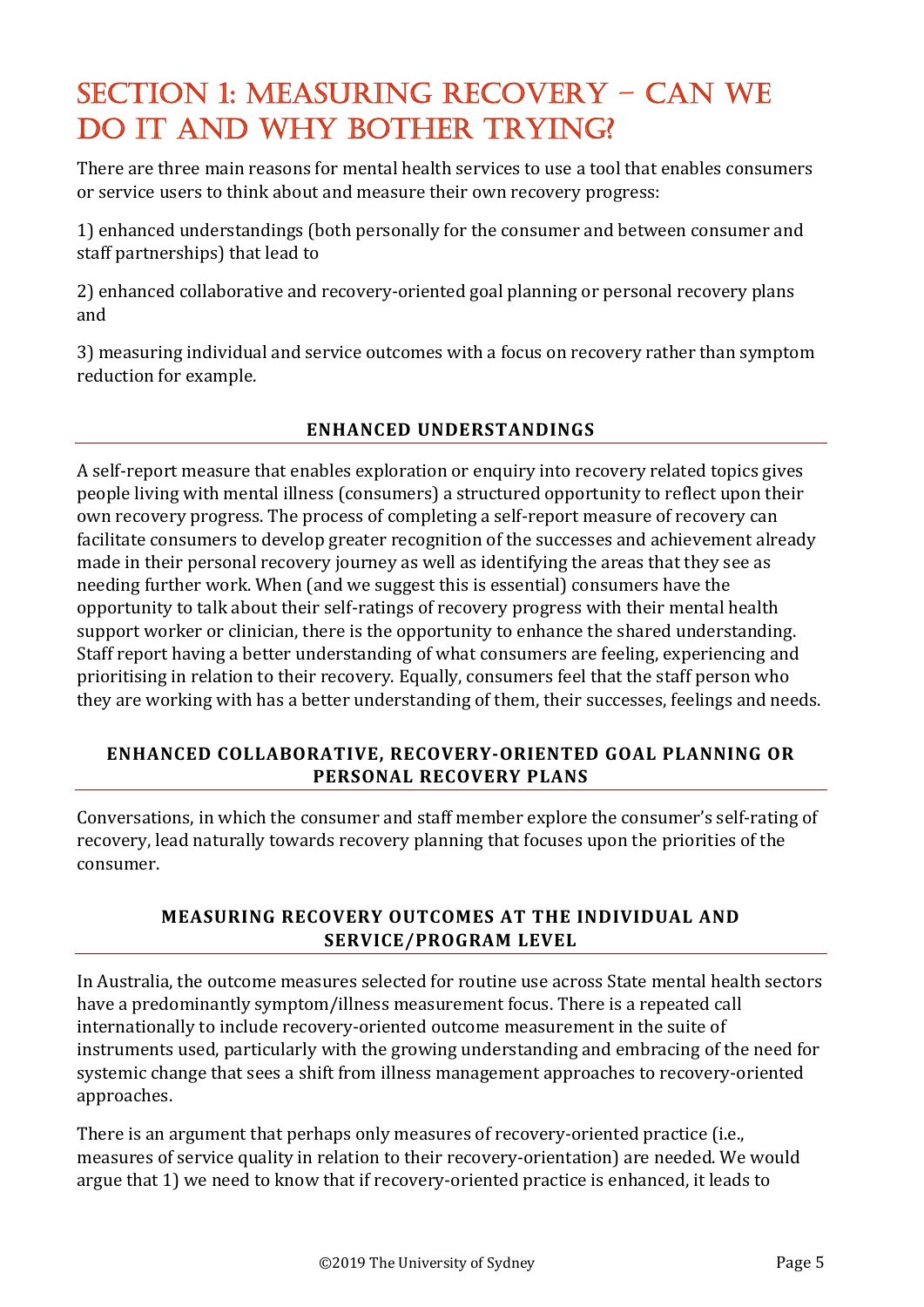enhanced individual recovery, 2) consumers have the right to reflect and report on their personal perspectives of recovery progress (who other than the person themselves would know how hopeful they feel for example?) and 3) inclusion of a structure that enables consumers to actively participate in the 'assessment' process is a fundamental first step towards self-directed care (a cornerstone of recovery-oriented practice).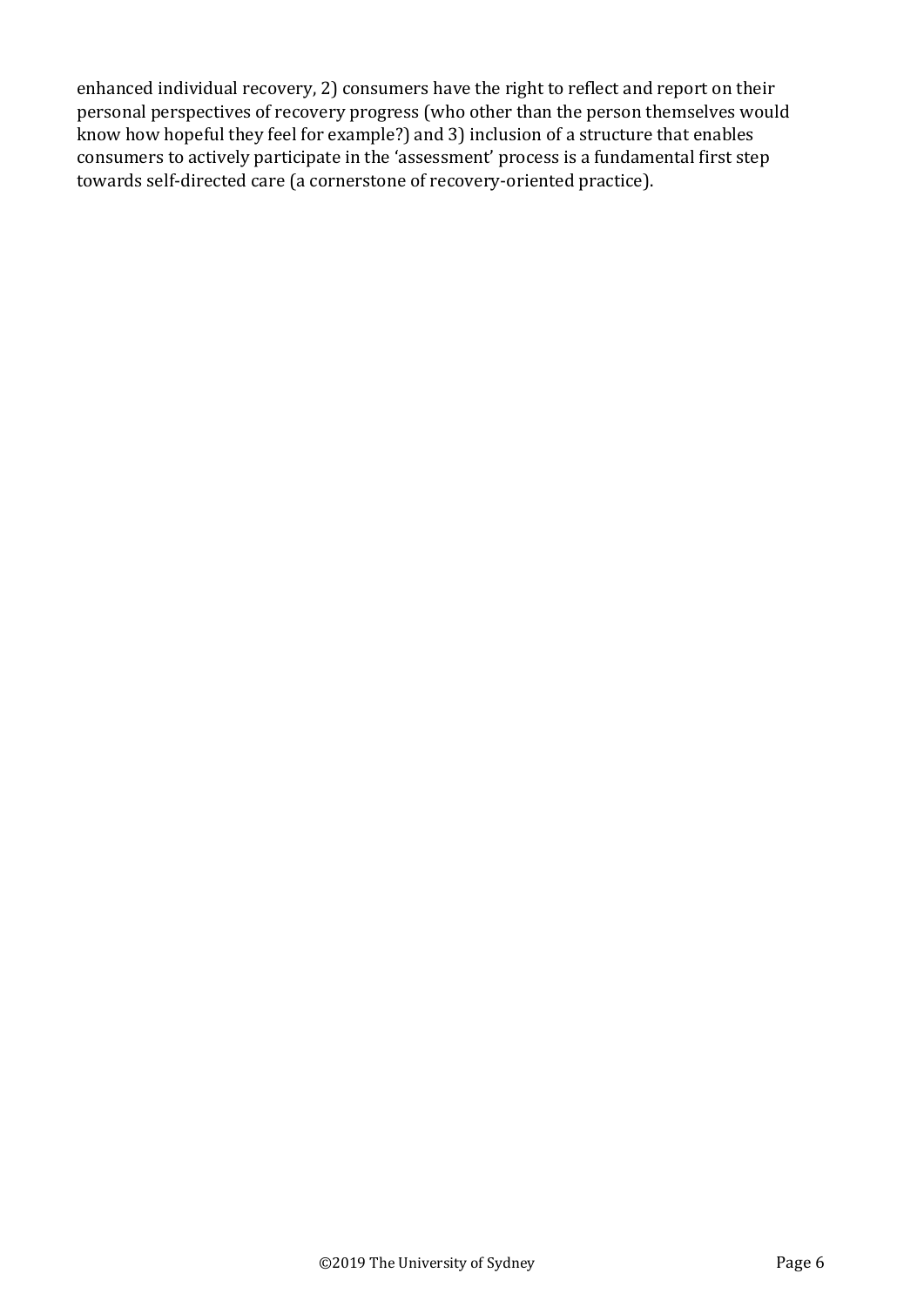## SECTION 2: INSTRUMENT DESCRIPTION

The RAS-DS has 38 items or statements for the consumer to rate. It is a Likert scale with 4 rating categories for consumers to select from: "untrue"; "a bit true"; "mostly true" and "completely true". See Figures 1 and 2 on the following page for examples of what the RAS-DS looks like. The complete RAS-DS is provided in the appendices at the back.

The items have been divided into 4 recovery domains: Doing Things I Value; Looking Forward; Mastering My Illness and Connecting and Belonging.

As you will see in Section 4 where we describe how to score the RAS-DS, each domain can be used and scored separately as well as collectively for a more holistic exploration. See Table 1 below for descriptions of the 4 domains and their relationship to stages of recovery.

| <b>DOMAINS</b>                        | <b>STAGES</b>                                                                                          |                                       |                                                                                                                                                   |
|---------------------------------------|--------------------------------------------------------------------------------------------------------|---------------------------------------|---------------------------------------------------------------------------------------------------------------------------------------------------|
|                                       | <b>Very Early</b>                                                                                      | <b>Middle</b>                         | Later                                                                                                                                             |
| Doing<br>Things I<br>Value            | Unengaged, inactive or<br>poverty of activity or<br>role engagement; sick or<br>patient role dominates |                                       | Doing things that are personally<br>valued and meaningful; sense of<br>contributing to others                                                     |
| Looking<br>Forward                    | Anguish; hopelessness;<br>views self as "sick<br>person"                                               | Awareness;<br>insight; action<br>plan | In control of life; wellbeing;<br>hopeful about the future; views<br>self as external to experience of<br>illness                                 |
| <b>Mastering</b><br>My Illness        | Dominated by symptoms                                                                                  |                                       | Control over, or management of,<br>any residual symptoms; minimal<br>interference with life                                                       |
| Connecting<br>and<br><b>Belonging</b> | Few relationships;<br>dependent; mostly<br>family                                                      |                                       | Larger social network; greater<br>diversity including peers, family<br>and broader communities;<br>reciprocal in nature; personally<br>satisfying |

Table 1: Four Domains of Recovery covered by the RAS-DS

Please note:

1. In the Doing Things I Value domain, there is an emphasis on doing things that are PERSONALLY valued /meaningful rather than a focus on socially valued activities/roles

2. The Mastering My Illness domain differs to the medically oriented definition of clinical recovery that focuses on the degree of symptom amelioration. In the RAS-DS the focus is on developing a sense of control over & management of symptoms and reducing their impact on living.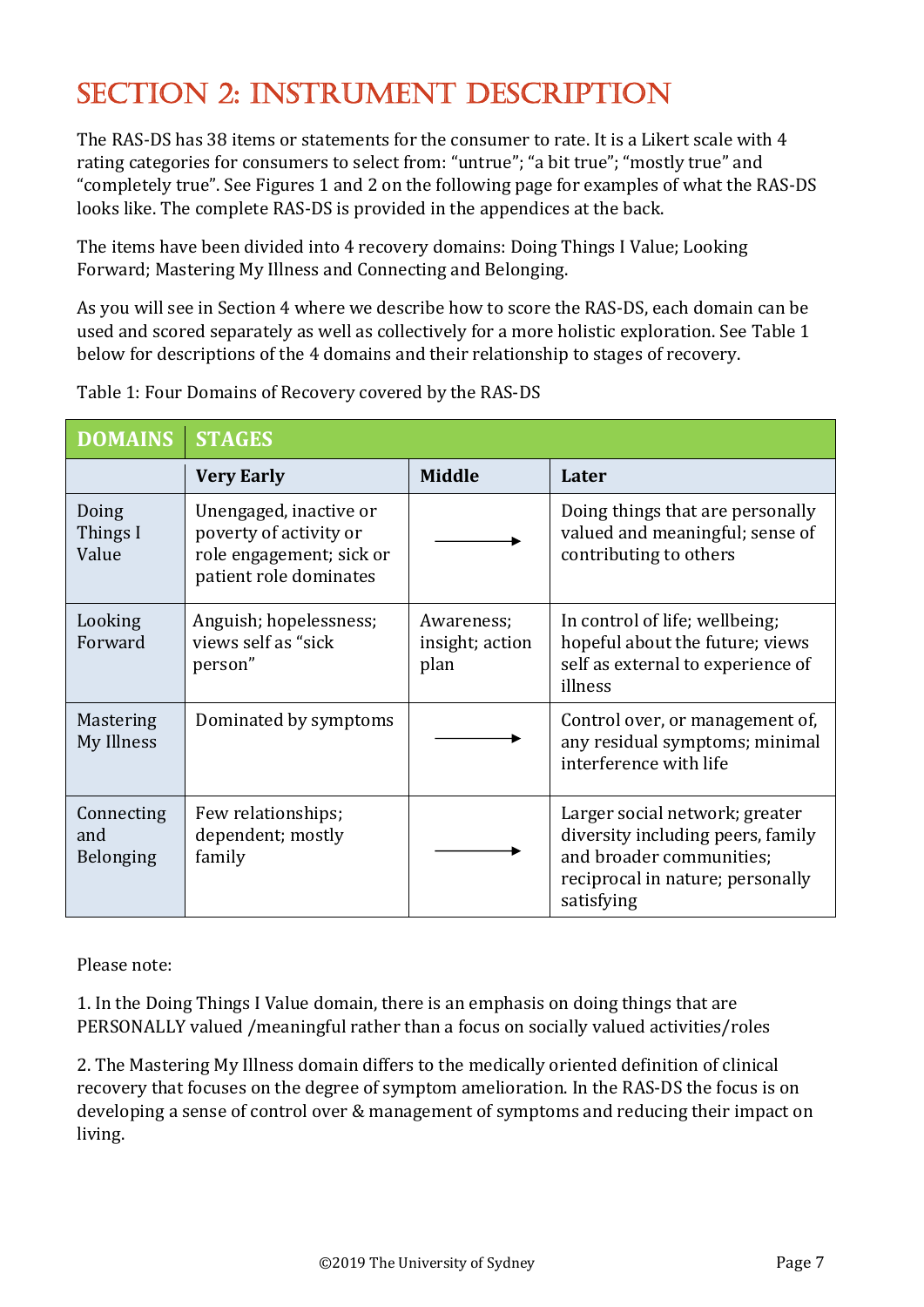|                | <b>DOING THINGS I VALUE</b>                          |               |                      |                              |                                  |  |
|----------------|------------------------------------------------------|---------------|----------------------|------------------------------|----------------------------------|--|
|                |                                                      | <b>UNTRUE</b> | A bit<br><b>TRUE</b> | <b>Mostly</b><br><b>TRUE</b> | <b>Completely</b><br><b>TRUE</b> |  |
| $\mathbf{1}$   | It is important to have fun                          | 1             | $\mathcal{P}$        | 3                            | 4                                |  |
| $\overline{2}$ | It is important to have healthy habits               | 1             | 2                    | 3                            | 4                                |  |
| $\mathbf{3}$   | I do things that are meaningful to me                | 1             | $\mathcal{P}$        | 3                            | 4                                |  |
| 4              | I continue to have new interests                     | 1             | $\overline{2}$       | 3                            | 4                                |  |
| 5              | I do things that are valuable and helpful to others  | 1             | 2                    | 3                            | 4                                |  |
| 6              | I do things that give me a feeling of great pleasure | 1             | 2                    | 3                            | 4                                |  |
|                | <b>LOOKING FORWARD</b>                               |               |                      |                              |                                  |  |
|                |                                                      | <b>UNTRUE</b> | A bit<br><b>TRUE</b> | <b>Mostly</b><br><b>TRUE</b> | <b>Completely</b><br><b>TRUE</b> |  |
| $\overline{7}$ | I can handle it if I get unwell again                | 1             | 2                    | 3                            | 4                                |  |
| 8              | I can help myself become better                      | 1             | $\overline{2}$       | 3                            | 4                                |  |
| 9              | I have the desire to succeed                         | 1             | 2                    | 3                            | 4                                |  |
| 10             | I have goals in life that I want to reach            | 1             | $\overline{2}$       | 3                            | 4                                |  |

#### Figure 1: Excerpt from the RAS-DS (part of page 1)

(see Appendix at the back of the manual for a complete copy of the RAS-DS)

#### Figure 2: Excerpt from the RAS-DS (part of page 2)

|                                 | <b>MASTERING MY ILLNESS</b>                                                          |               |                          |                              |                                  |
|---------------------------------|--------------------------------------------------------------------------------------|---------------|--------------------------|------------------------------|----------------------------------|
|                                 |                                                                                      | <b>UNTRUE</b> | A bit<br><b>TRUE</b>     | <b>Mostly</b><br><b>TRUE</b> | Completely<br><b>TRUE</b>        |
| 25                              | I can identify the early warning signs of becoming unwell                            | 1             | 2                        | 3                            | 4                                |
| 26                              | I have my own plan for how to stay or become well                                    | 1             | $\overline{2}$           | 3                            | 4                                |
| 27                              | There are things that I can do that help me deal with<br>unwanted symptoms           | 1             | $\overline{2}$           | 3                            | 4                                |
| 28                              | I know that there are mental health services that help me                            | $\mathbf{1}$  | $\mathcal{P}$            | 3                            | 4                                |
| 29                              | Although my symptoms may get worse, I know I can handle it                           | $\mathbf{1}$  | $\overline{2}$           | 3                            | 4                                |
| 30                              | My symptoms interfere less and less with my life                                     | $\mathbf{1}$  | $\overline{2}$           | 3                            | 4                                |
| 31                              | My symptoms seem to be a problem for shorter periods of<br>time each time they occur | $\mathbf{1}$  | $\overline{\phantom{a}}$ | 3                            | 4                                |
| <b>CONNECTING AND BELONGING</b> |                                                                                      |               |                          |                              |                                  |
|                                 |                                                                                      | <b>UNTRUE</b> | A bit<br><b>TRUE</b>     | <b>Mostly</b><br><b>TRUE</b> | <b>Completely</b><br><b>TRUE</b> |
| 32                              | I have people that I can count on                                                    | $\mathbf{1}$  | $\overline{2}$           | 3                            | 4                                |
| 33                              | Even when I don't believe in myself, other people do                                 | $\mathbf{1}$  | 2                        | 3                            | 4                                |
| 34                              | It is important to have a variety of friends                                         | $\mathbf{1}$  | $\overline{\phantom{a}}$ | 3                            | 4                                |
| 35                              | I have friends who have also experienced mental illness                              | $\mathbf{1}$  | $\overline{2}$           | 3                            | 4                                |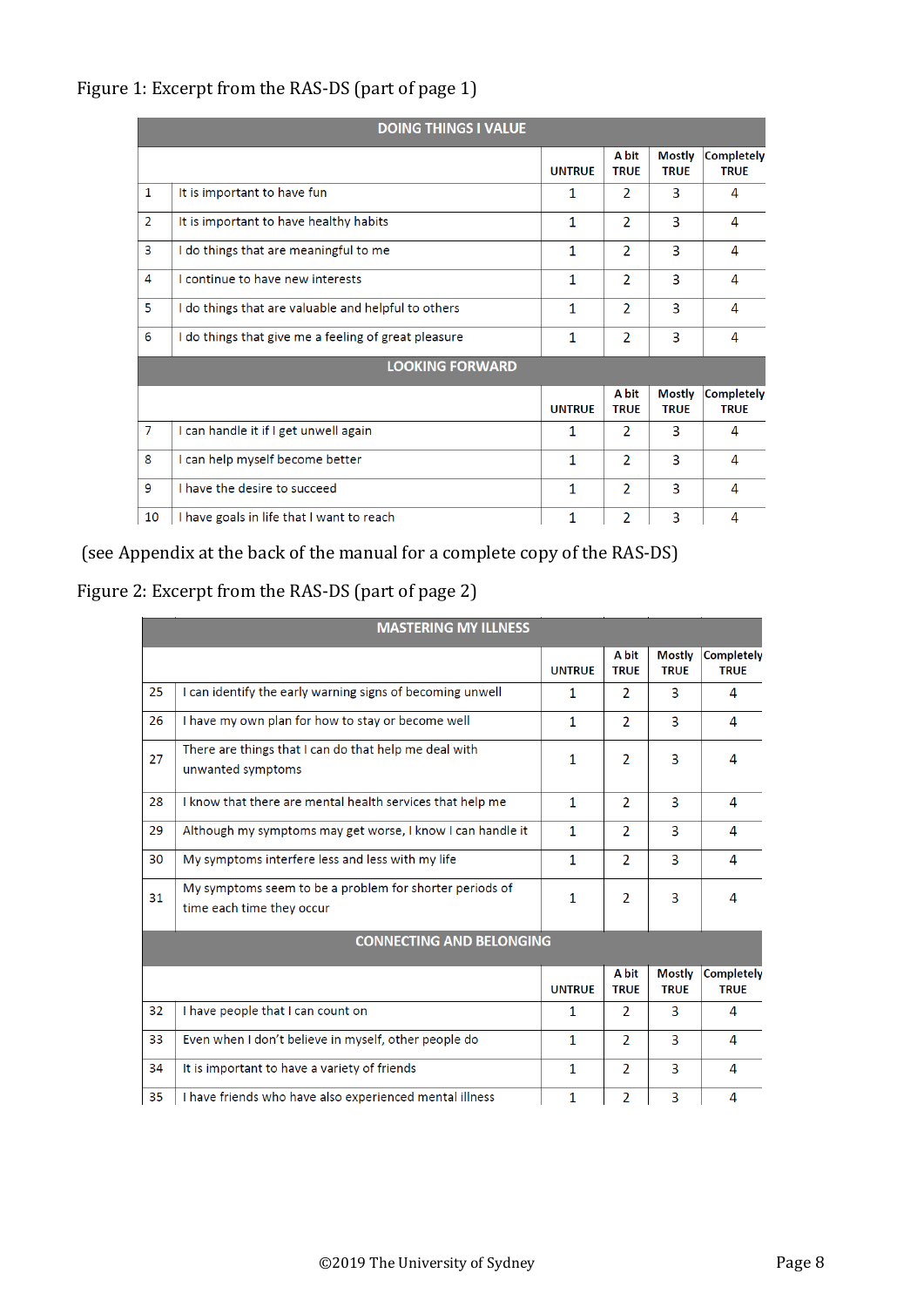## SECTION 3: INSTRUMENT ADMINISTRATION & **USE**

#### **COMPLETING THE FORM**

This is a self-report measure. Therefore, it is critical that consumers who use the RAS-DS are providing their OWN self-assessment freely and that their ratings are not influenced by others. 

However, this does not mean that some consumers might need or like to have assistance with reading the items. We have made a lot of effort to ensure that the language of the RAS-DS is as accessible and user-friendly as possible, but, for various reasons, some consumers might find it hard to read and concentrate on all 38 statements at the same time as thinking about the statements and rating their responses.

It is more than acceptable for staff or peers/peer workers to read the statements to the consumer completing the RAS-DS. In fact, administering self-report instruments via interview has been recommended by others (Corrigan et al, 1999). If each person has their own copy of the RAS-DS while this is being done, it will avoid the sense of "someone watching over me as I do it". To avoid any sense of being judged or the risk that consumers rate in the way that they think others want them to, people present should not watch the scoring process or comment on the consumers ratings until the process is completed. Consumers might ask what a statement means, if this happens it would be best to say something like "The important thing is what it means to you. It might mean different things to different people". Try to avoid rephrasing the statement if you can because that can change the meaning without you realising it.

Please note: In some of the stages of our research, trained consumer researchers read the instrument statements out to consumer participants as they completed the ratings. We received only positive feedback about peers facilitating this process. We anticipate and hope that much of the future work done using the RAS-DS will include the peer-workforce.

#### **CONVERSATIONS LEADING TO SHARED UNDERSTANDING & PERSONAL RECOVERY PLANS**

The magic in the use of the RAS-DS comes from its use as a conversation starter that leads to deeper personal and shared understandings. In our studies to-date, both consumers and staff feedback demonstrate that:

- Doing the RAS-DS helps almost all consumers to think about and reflect upon their recovery journey (both achievements to-date and areas to work on in the future)
- Staff frequently find that the process of talking over RAS-DS results with consumers is helpful in gaining a richer understanding of the perspectives, feelings and priorities of the consumers they support. Those who use it to identify and develop recovery goals also find it helpful in that process.

The most useful or meaningful way of using the RAS-DS in practice is for staff and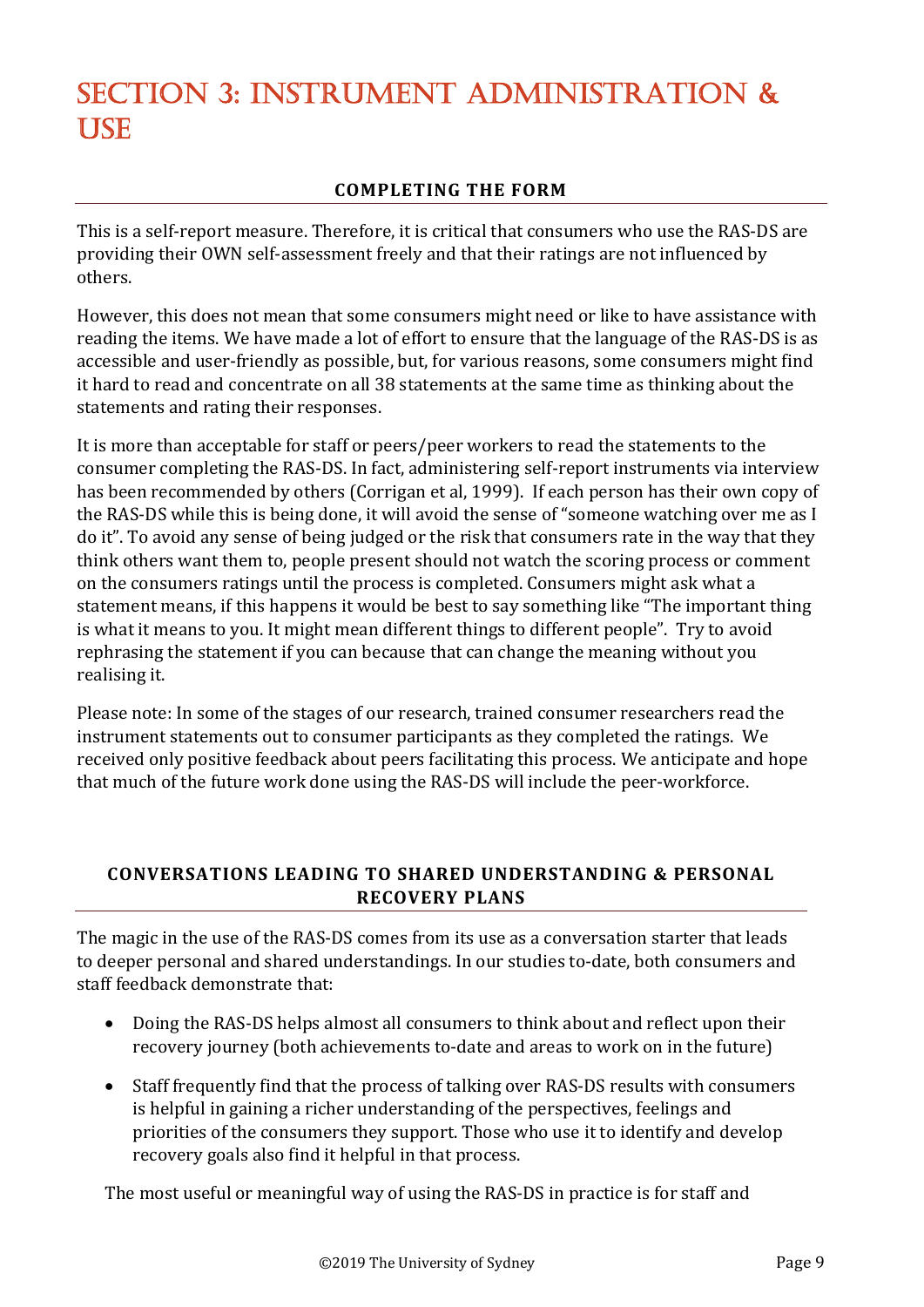consumers to talk about the 'results' together; identifying the recovery areas that consumers feel positive about (rated 3 or 4) and celebrating these. Staff and consumers should also look at and talk about the areas of recovery that could be worked on (the ones they scored 1 or 2) and discuss which of these are most important to the consumer and could therefore be incorporated into recovery action plans and goals.

Examples of questions you might ask....

- Can you tell me more about why you rated this one this way?
- What would it take for us to get this one up to a 4?
- When you look at the RAS-DS which things do you think are most important to you/do you want us to work on?
- and .... Don't forget to celebrate the successes!!

#### **REPEATED USE OF THE RAS‐DS TO SEE CHANGES OVER TIME**

Recovery is a non-linear process. Sometimes going backwards in a measure like this reflects that consumers have taken on or are facing new challenges/risks. We know that risks and challenges are essential components of the recovery journey. It is important not to assume that a 'backwards' change is necessarily a negative. Again, a conversation is needed!

Positive conversations about 'backwards' changes in recovery scores can also lead to opportunities to review and further develop relapse prevention plans and also to add to or refine advanced directives if the organisation/service is courageous enough to engage in that process.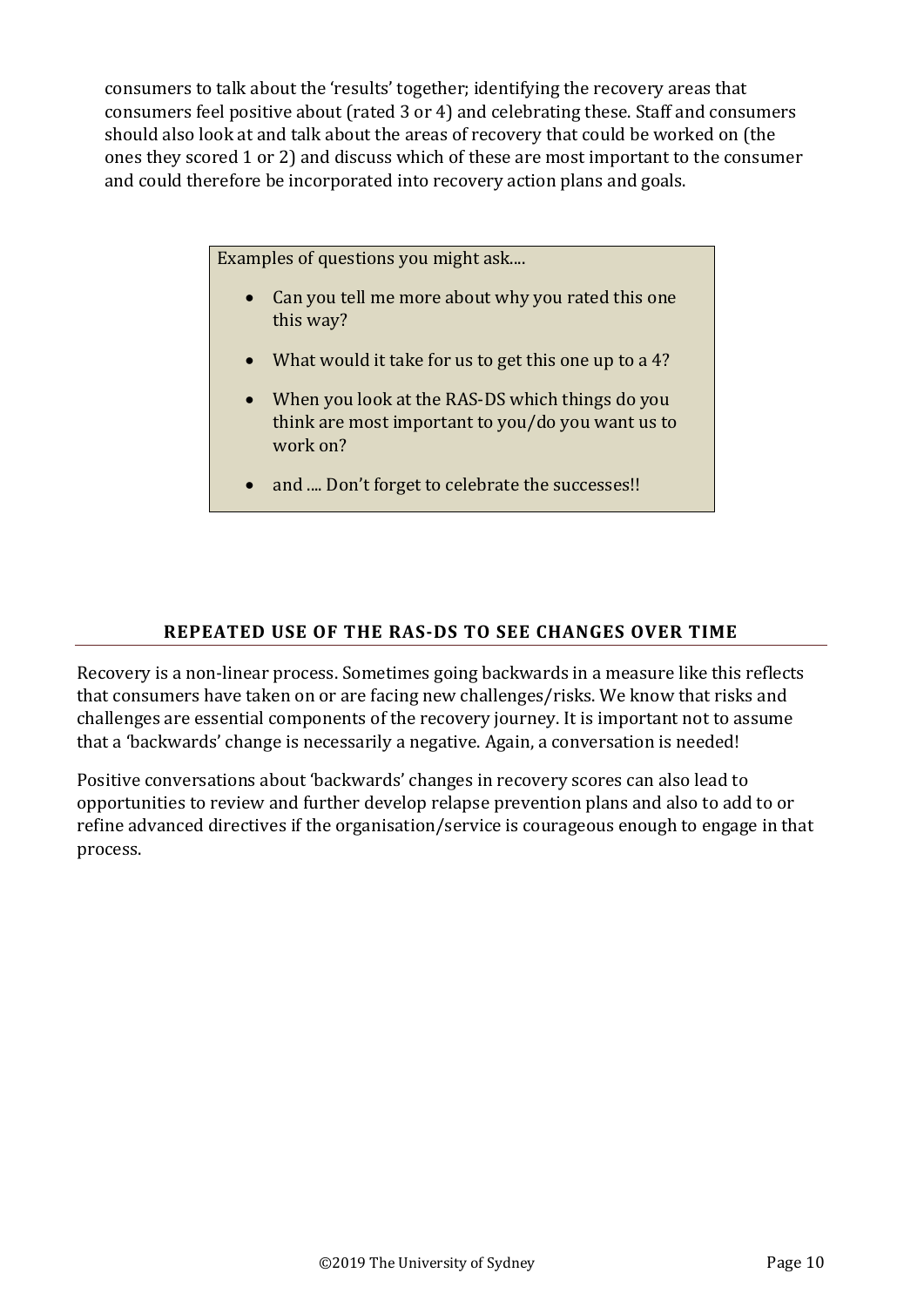## SECTION 4: SCORING

Often, for measures to be useful, we are required to convert scores to statistically adjusted measures (using something called key forms). We are delighted to report that our data analysis shows an almost perfect correlation between raw scores and rankings. We are therefore able to say that using raw scores is acceptable (and obviously much simpler!).

#### **TOTAL RECOVERY SCORE**

It is OK to add the scores up for all 38 items to gain a total recovery score out of 152.

#### **SCORING EACH RECOVERY DOMAIN**

It is also OK to also have sub-score totals for each recovery domain so that you can see relative progress across domains. However, please remember that there are different numbers of items/statements in each domain so converting to a percentage  $\left(\% \right)$  domain score might be most useful to consumers to see variance across domains).

To do this:

1. Add the item scores together for the domain

2. Divide the total for the domain by the number of items in that domain that have been completed by the person (this will give you an average score for each domain)

3. Divide the average score by 4 and multiply by 100

| <b>Total Recovery Score</b>     | Add all item scores.              | This will be a total recovery |
|---------------------------------|-----------------------------------|-------------------------------|
|                                 |                                   | score out of 152              |
| <b>Doing Things I Value</b>     | Add all items                     | This will give a percentage   |
| <b>Recovery Score</b>           | Divide by 6 (or less if any items | score for each domain         |
|                                 | are not rated)                    |                               |
|                                 | Divide by 4                       |                               |
|                                 | Multiply by 100                   |                               |
| <b>Looking Forward</b>          | Add all items                     |                               |
| <b>Recovery Score</b>           | Divide by 18 (or less if any      |                               |
|                                 | items are not rated)              |                               |
|                                 | Divide by 4                       |                               |
|                                 | Multiply by 100                   |                               |
| <b>Mastering My Illness</b>     | Add all items                     |                               |
| <b>Recovery Score</b>           | Divide by 7 (or less if any items |                               |
|                                 | are not rated)                    |                               |
|                                 | Divide by 4                       |                               |
|                                 | Multiply by 100                   |                               |
| <b>Connecting and Belonging</b> | Add all items                     |                               |
| <b>Recovery Score</b>           | Divide by 7 (or less if any items |                               |
|                                 | are not rated)                    |                               |
|                                 | Divide by 4                       |                               |
|                                 | Multiply by 100                   |                               |

Calculations: 

Help: We have developed an excel spreadsheet with calculation functions embedded. Please contact us if you would like a copy.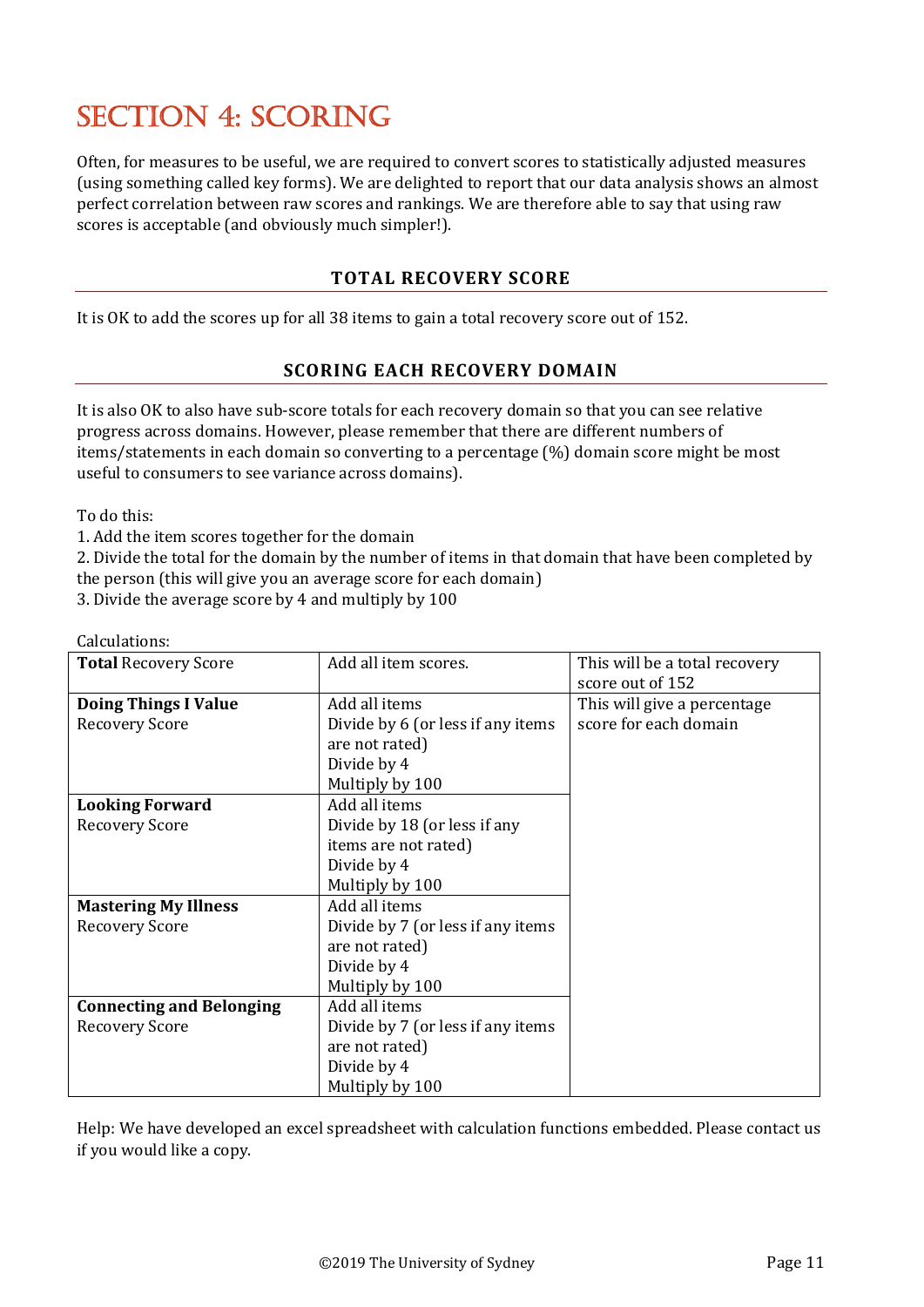**Important Note:** 

We understand that adding scores is useful when using the RAS-DS as an outcome measure. However, we want to re-emphasise that perhaps the most useful or meaningful way of using the RAS-DS in practice is for staff and consumers to talk about the 'results' together as described above. That is, to identify the recovery areas that consumers feel positive about and where successes have occurred (perhaps rated 3 or 4) and to celebrate these as well as looking at and talking about the areas of recovery that could be worked on (perhaps the ones they scored as a 1 or 2) and incorporated into new recovery action plans and goals. Sometimes however, the aspect that consumers most want to work further on and is most meaningful to their recovery is not the thing they scored most low.

Comments on rather than scores are often the most useful part of the RAS-DS for discussion and making plans together. For this reason, we have developed the RAS-DS+. RAS-DS+ has an additional comments column for consumers to add thoughts and explanations about each item as they work through the scale if the wish to. It also has an open-ended question at the end: "Is there anything else that is important to you and your recovery that was not covered?"

Additionally, a visual display of results can also be helpful for some consumers in reviewing and 'interpreting' their results. While many organisations have now built a graphing function into their own on-line systems, we have a graphing function built into an excel spreadsheet that we can send to you. Please contact us if you would like this.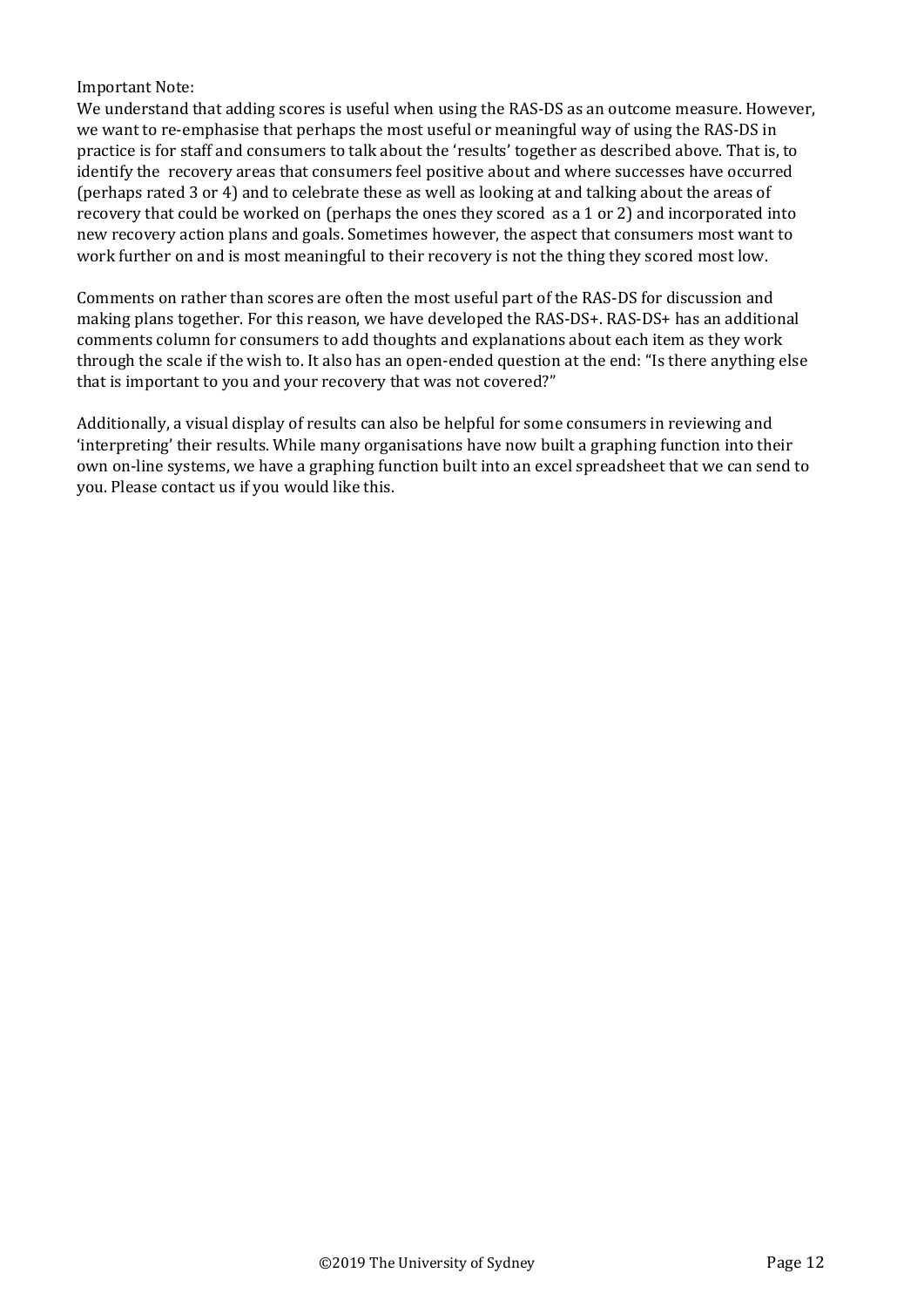## SECTION 5: INSTRUMENT DEVELOPMENT & RESULTS (USEFULNESS & PSYCHOMETRIC PROPERTIES)

#### **THE JOURNEY OF RAS‐DS DEVELOPMENT**

The RAS-DS (Recovery Assessment Scale – Domains & Stages) has developed through numerous iterative study cycles. Its development began with an analysis of the original 41item Recovery Assessment Scale (RAS) developed in America (Gifford et al. 1995). The RAS was selected originally because it had stronger reported psychometric properties than any other recovery-based instrument at that time. As you can see from our published work, after testing, we found three main problems with the original instrument:

- poor category structure (although there were five points on the original scale, when we did the analysis, there was only really meaningful differences between "Agree" / "Strongly agree" and the other points of the scale – consumers tended to use it as a two point "yes"  $/$ "no" scale.),
- a very significant ceiling effect (many consumers selected high scores on many items, which suggested that there may be too few items relating to the later stage of recovery), and
- a number of items did not seem to line up with the overall construct of "recovery" or were repetitive.

In a second stage study, we used focus groups with consumers who reported being further along their recovery journey in attempt to identify 'missing' items – that is, to identify key achievements or challenges associated with later stages of the recovery journey. From these 2 studies we developed the RAS-DS.

In the third stage of development, we trialled the RAS-DS with the support of 3 large non government services in two Australian states: The Richmond Fellowship Queensland, the Schizophrenia Fellowship of NSW (now called One Door Mental Health) and Richmond PRA (New South Wales) (now called Flourish Australia). Over 120 staff/consumer paired data sets were obtained. Consumers completed the RAS-DS and both consumer and staff member were then asked to complete a questionnaire about its usefulness. Very preliminary analysis of the data looked good (good item fit, internal reliability etc.) However, there was a repeated theme in the qualitative data that we decided needed to be acted upon immediately. Staff and, more importantly, consumers said that they needed another point in the rating scale between "unsure" and "yes" - they needed a "partial" point. Also, we could see from the quantitative data that an additional point would enhance the sensitivity of the RAS-DS to capture change over time. We stopped the study, re-worked the scale descriptors, trialled our preferred descriptors with a small group of consumers and staff and recommenced the study.

A series of studies, conducted with both youth and adult populations from 2015 onwards, collectively demonstrate the strength of the RAS-DS. It is:

- a) A useful tool that facilitates enhanced understandings (both personally for the consumer and, through conversation, between consumer and staff partnerships), leading to more collaborative and recovery-oriented goal planning or personal recovery plans, and
- b) A psychometrically strong tool that measures individual and service outcomes with a focus on recovery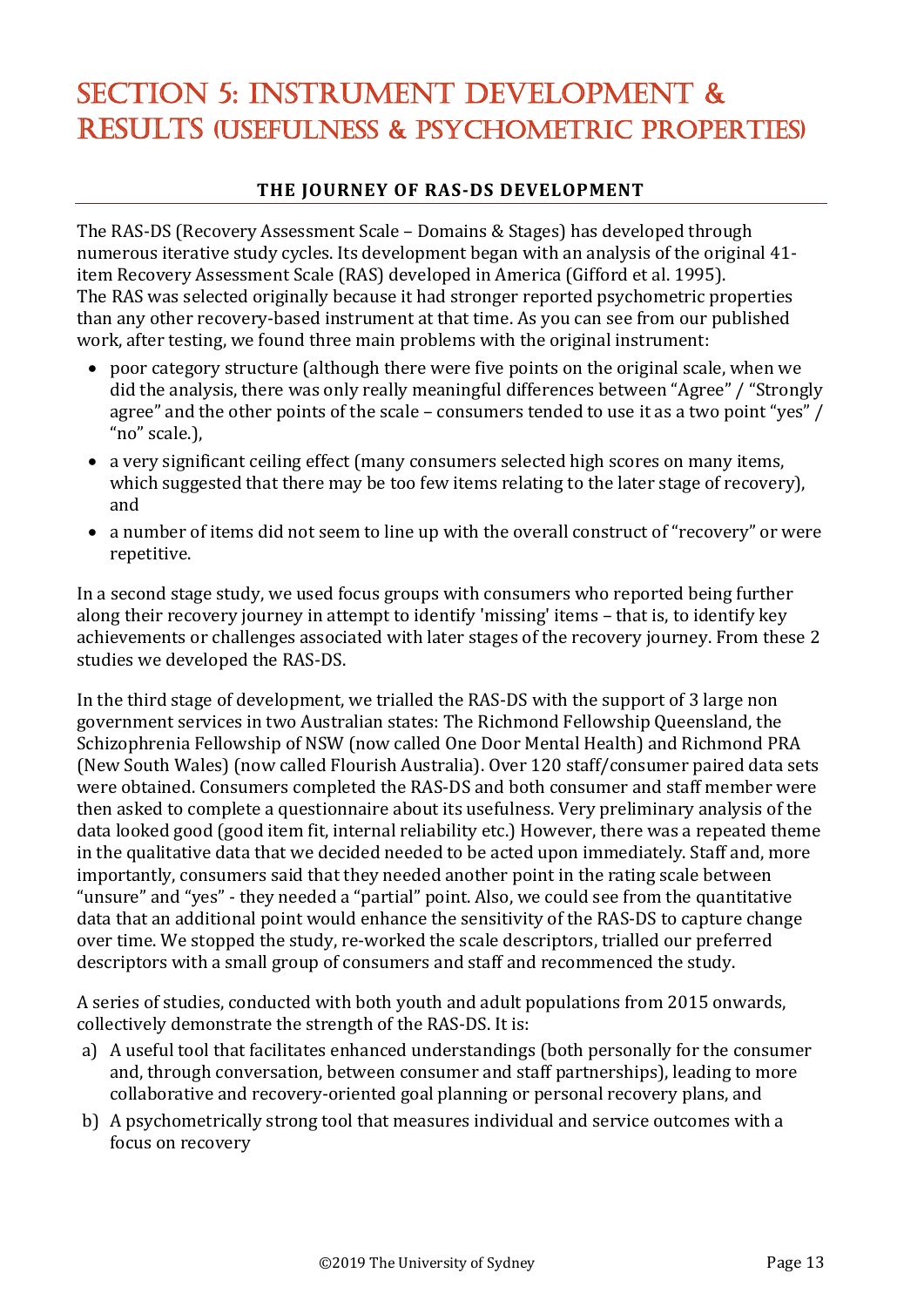#### **A. ENHANCE UNDERSTANDINGS & FACILITATION OF RECOVERY‐ORIENTED GOAL PLANNING**

#### **A taste of what consumers and MH workers said....**

*"My case manager understood me and I understood me" Consumer*

*"was useful with regard to forming the PRP" MH Worker*

*"Asked relevant questions to recovery journey" Consumer*

*"Very useful as a measure of positive progress, rather than identifying deficits" MH Worker*

*"Felt different to last survey. I have improved knowledge of symptoms. Happier with situation." Consumer*

*"Realisation of where my mental health is at. My family can not be my only support" Consumer*

*"it was a helpful tool to gain insight into clients feelings on recovery" MH Worker*

*"Did not realise how much things had improved until I did the second survey" Consumer*

*"notice big change in the way (I) think about recovery ‐ positive change" Consumer*

*"it is so nice to see smiles on my clients face when they can relate to a statement and we can talk about it" MH Worker*

*"The 4 columns are much more useful in identifying where community members are at in their recovery and it helps us to see what we can work on to help improve mental health" MH Worker*

*"It was useful in terms of opening up discussion about specific issues the client deals with. Gave me some more insight." MH Worker*

- Oualitative data shows clearly that doing the RAS-DS helps almost all consumers to think about and **reflect upon their recovery journey** (both achievements todate and areas to work on in the future)
- Oualitative data also shows that staff almost always find the process of talking over RAS-DS results with consumers **helpful in gaining a richer understanding of the perspectives, feelings and priorities of those consumers with whom they work**.
- Consumers also recognised that **staff had a better understanding of them** after discussions following completion of the RAS-DS.
- Those who use it **to identify and develop recovery goals** also find it helpful in that process.

#### **TIME ‐ How long does it take?**

**It will take most consumers between 5 and 15 minutes** to complete the RAS-DS (around  $80\%$ ) without any support/reading. 

If people want to reflect very deeply on items, or if they prefer/need assistance with reading statements and don't receive it, it may take longer than 15 minutes.

#### **How EASY is it for consumers to use?**

78% of consumers who used the RAS-DS rated it as "easy" or "very easy". 20% of consumers rated it as "hard". 2% rated it as "very hard".

Reasons given for easy/very easy ratings: *"questions were easy to read and answer"; "just had to circle my answer"*

Reasons given for hard or very hard rating: *"having to give it a great deal of thought"; "deep decisions" and "trouble reading"*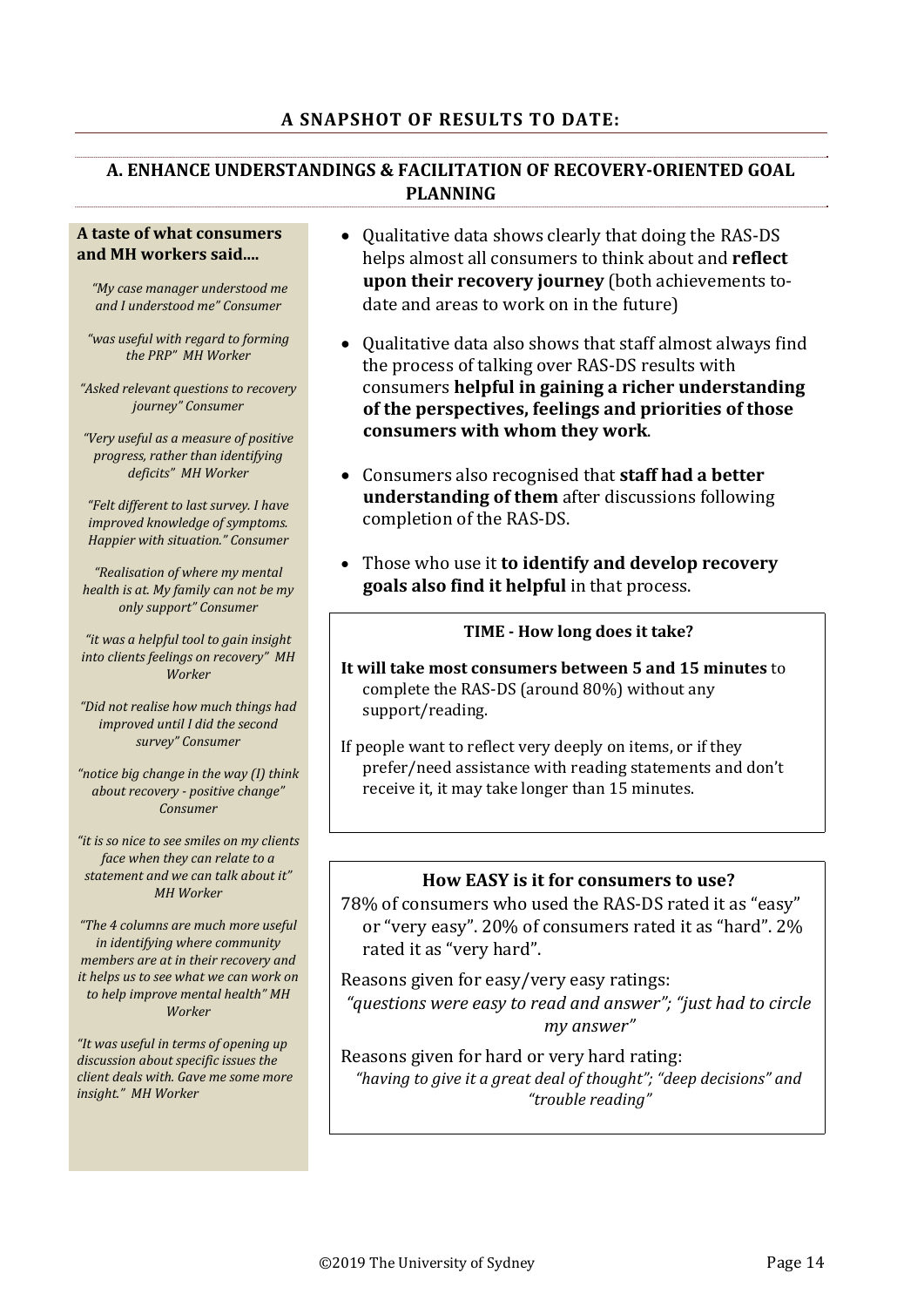#### **B. MEASURING INDIVIDUAL AND SERVICE LEVEL OUTCOMES (PSYCHOMETRIC PROPERTIES)**

Through-out each stage of earlier development and testing of the RAS-DS, raw data were subjected to Rasch analysis using Winsteps (http://Winsteps.com, Chicago; Smith & Smith, 2004; Linacre, 2005). Unlike classic forms of analysis, Rasch analysis converts ordinal level data into interval level data and this method of analysis is increasingly becoming the preferred method of analysis in instrument development (Wolfe & Smith, 2006). A further advantage of this method of analysis is that it is more robust with smaller data sets and where there are missing data (some participants did not complete every question). We will not go into further detail here, however, if readers would like more information about Rasch analyses we refer them to the references above and are very happy to provide further detail.

In this manual we will only report on the analyses that are based on the current form of the RAS-DS that contains 38 items and has a 4-point rating scale. Results from earlier stages can be access in the following published manuscripts (Hancock et al 2011, Hancock et al 2012). We merely present a user-friendly summary of our findings here. A more detailed understanding of the psychometric testing of this measure can be found in the following publications: 

Hancock, N., Scanlan, J.N., Honey, A., Bundy, A.C. & O'Shea, K. (2015). Recovery Assessment Scale - Domains & Stages (RAS‐DS): Feasibility and measurement capacity. *Australian and New Zealand Journal of Psychiatry*. DOI: 10.1177/0004867414564084. 

Scanlan, J.N., Hancock, N. & Honey A. (2018). 'The Recovery Assessment Scale – Domains and Stages (RAS-DS): sensitivity to change over time and convergent validity with level of unmet need. Psychiatry Research, 261, 560-564. DOI: 10.1016/j.psychres.2018.01.042

Hancock, N., Scanlan, J., Smith-Merry, J., Gillespie, J. and Yen I (2018). Partners in Recovery program evaluation: changes in unmet needs and recovery. *Australian Health Services Review,* 42(4), 445‐452. DOI:10.1071/AH17004 

Hancock, N., Scanlan, J.N., Kightley, M. Harris, A. (2019). Recovery Assessment Scale - Domains and Stages (RAS-DS): measurement capacity, relevance, acceptability and feasibility of use with young people. *Early Intervention in Psychiatry*. DOI: 10.1111/eip.12842 

#### **PUT SIMPLY:**

- ❖ The RAS-DS is a reliable and useful measure of recovery.
- $\cdot$  The statements/items are all useful to the overall measurement.
- ◆ The 4-point scale works well with almost all items. There are a couple that are unclear, but we will need more data to see how they work.
- $\cdot$  It is OK to add the scores up to gain a total recovery score out of 152.
- $\diamondsuit$  It is also OK to also have sub-score totals for each recovery domain so that you can see which domains people are doing better and less well in
- $\cdot$  Either a number of people who used the RAS-DS across these studies were at a 'high' stage of recovery or 'in recovery' (a term used by some people to refer to "fully recovered") OR we have not yet identified all of the recovery-oriented achievements that occur as people approach being in-recovery. This exploration will continue.
- $\div$  More recent studies provide good evidence that RAS-DS is sensitive to change. This is, if a person's recovery progresses or changes, this will be reflected in the RAS-DS scores.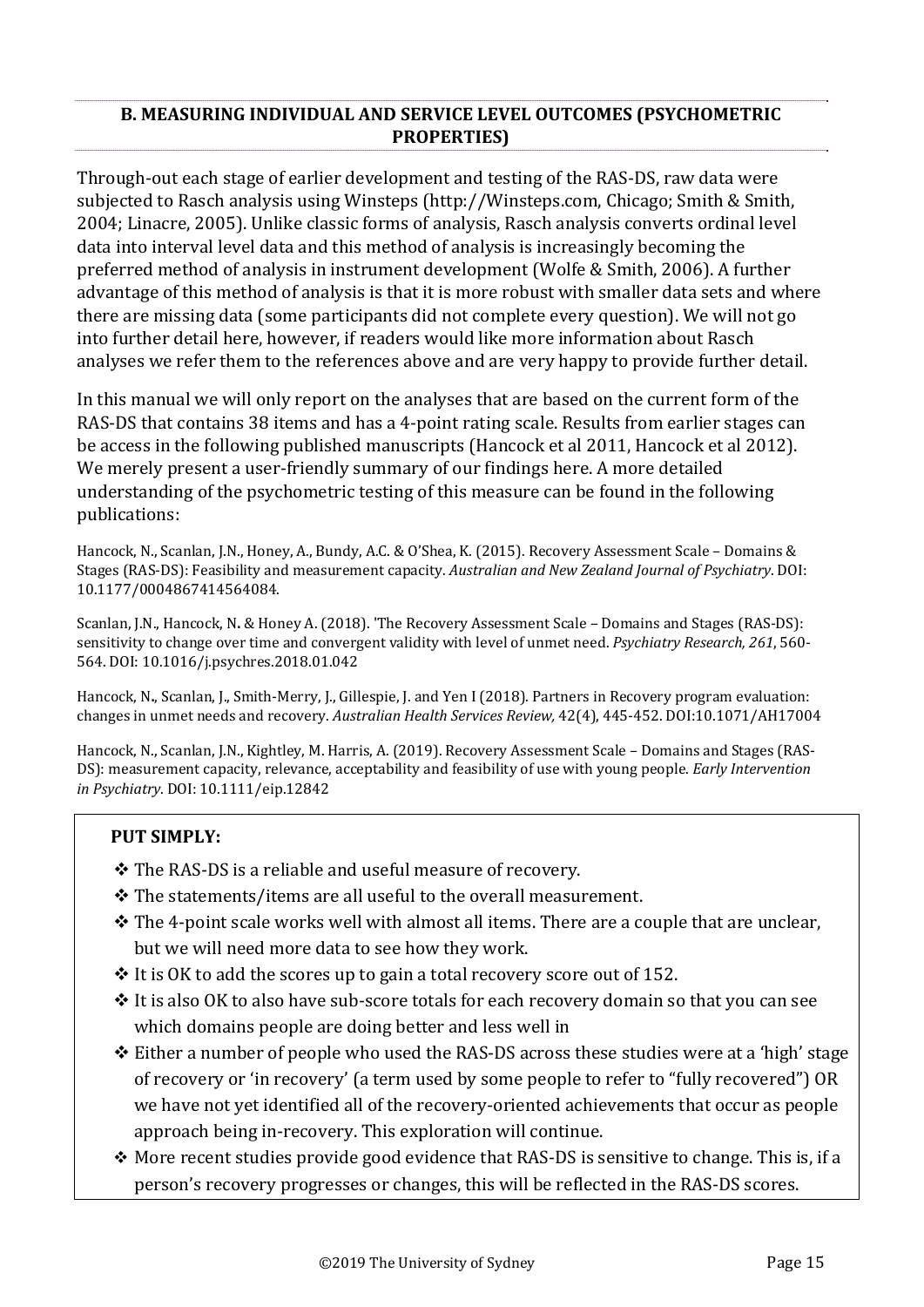## SECTION 6: OUR FUTURE PLANS/WHAT WE STILL NEED TO EXAMINE & DEVELOP

#### **DOES THE RAS‐DS MEASURE THE ENTIRE RECOVERY CONSTRUCT?**

As we explained earlier, during the process of developing the RAS-DS, we added items/statements that consumers identified as missing and being important aspects of their later recovery journeys.

However, testing shows us that while those items are indeed part of the recovery construct and give a richer/fuller instrument, they might not add sufficiently to the need for a 'harder' set of items, or items relevant to later stages of recovery. This has led us to consider 2 possibilities:

1. The RAS-DS still does not 'capture' or ask about all of the achievements of the later stage of recovery, or 

2. The RAS-DS does capture or ask about all of the recovery 'achievements, but many of the people who used the instrument were in recovery.

This exploration will continue.

#### **IS THE RAS‐DS SENSITIVE TO CHANGE?**

As reported above, more recent studies provide good evidence that RAS-DS is sensitive to change. However, this work will continue. Without an alternative gold-standard measure of recovery to compare RAS-DS changes to, building robust evidence of sensitivity to change is challenging. To date we have used CANSAS as a proximal and related measure for comparison. Sensitivity to change is an important aspect of instrument development/testing and to date we believe that RAS-DS has the most robust evidence of this when compared to other recovery measures.

#### **EXAMINING THE RATING SCALE STRUCTURE WITH LARGER SETS OF DATA**

While we are happy with the findings to date, further data will enable us to be more confident about the order and separation of the rating scale structure for all items.

#### **EXAMINING TEST‐RETEST RELIABILITY**

We will be examining whether consumers use the RAS-DS the same way when they use it repeatedly. That is, would people completing the RAS-DS give the same ratings today as they would tomorrow if nothing had changed in terms of their recovery?

#### **DOES THE USE OF THE RAS‐DS LEAD TO BETTER THERAPEUTIC ALLIANCE AND GREATER CONSUMER CHOICE AND CONTROL IN THEIR RECOVERY PLANNING?**

RAS-DS was always developed with this goal at the fore. With a solid body of evidence now behind its measurement properties, we are commencing work to explore if and how using RAS-DS can lead to enhanced consumer/provider relationships and maximise the choice and control a consumer has in their recovery planning and the actioning of these plans.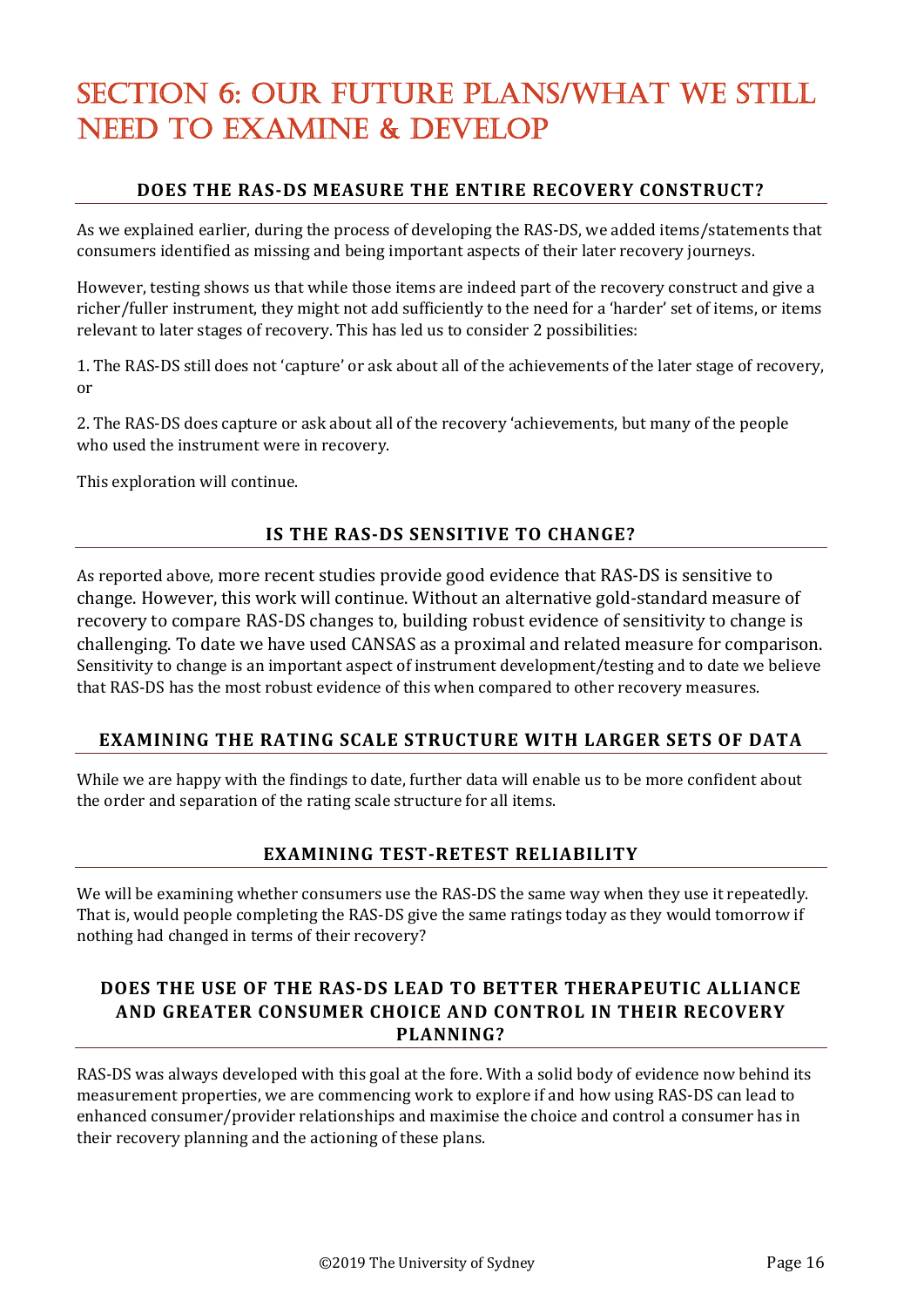## CONTACT INFORMATION

If you have any further questions about the RAS-DS, please contact Nicola Hancock

Dr Nicola Hancock Senior Lecturer Discipline of Occupational Therapy Faculty of Health Sciences Sydney University

P: +61 2 93519379 E: nicola.hancock@sydney.edu.au

Or contact the RAS-DS Team E: recovery.scale@sydney.edu.au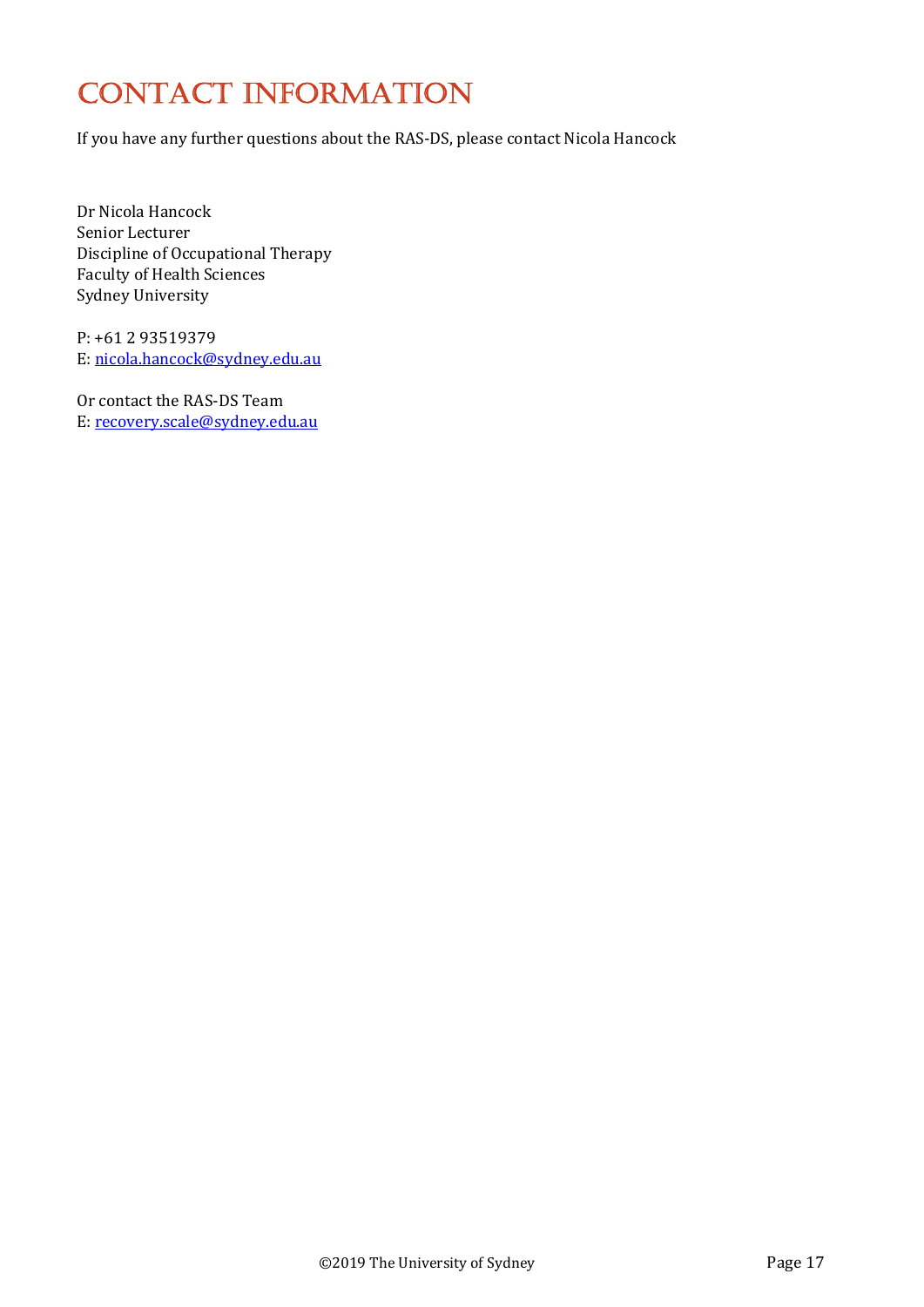## **REFERENCES**

- Corrigan, P. W., Giffort, D., Leary, M., & Okeke, I. (1999). Recovery as a psychological construct. Community Mental Health Journal, 35, 231-239. doi: 10.1023/A:1018741302682
- Giffort, D., Schmook, A., Woody, C., Vollendorf, C., & Gervain, M. (1995). Recovery Assessment Scale. Cambridge, MA: Human Services Research Institute.

Hancock, N., Scanlan, J.N., Honey, A., Bundy, A.C. & O'Shea, K. (2015). Recovery Assessment Scale – Domains & Stages (RAS-DS): Feasibility and measurement. Australian and New Zealand Journal of Psychiatry. DOI: 10.1177/0004867414564084.

- Hancock, N., Bundy, A., Honey, A., Helich, S., & Tamsett, S. (2012). Measuring the later stages of the recovery journey: Insights gained from Clubhouse members. Community Mental Health *Journal.* Doi: 10.1007/s10597‐012‐9533‐y
- Hancock, N., Bundy, A., Honey, A., James, G., & Tamsett, S. (2011). Improving measurement properties of the Recovery Assessment Scale (RAS) with Rasch analysis, *American Journal of Occupational Therapy, 65,* e77‐e85. Doi: 10.5014/ajot.2011.001818.
- Hancock, N., Bundy, A., Tamsett, S., & McMahon, M. (2012). Participation of Mental Health Consumers in Research: Training addressed and reliability assessed. Australian *Occupational Therapy Journal, 59*(3), 218‐224. Doi: 10.1111/j.1440‐1630.2012.01011.x

Hancock, N., Scanlan, J.N., Honey, A., Bundy, A.C. & O'Shea, K. (2015). Recovery Assessment Scale – Domains & Stages (RAS-DS): Feasibility and measurement capacity. Australian and *New Zealand Journal of Psychiatry*. DOI: 10.1177/0004867414564084. 

Hancock, N., Scanlan, J., Smith-Merry, J., Gillespie, J. and Yen I (2018). Partners in Recovery program evaluation: changes in unmet needs and recovery. *Australian Health Services Review,* 42(4), 445‐452. DOI:10.1071/AH17004 

Hancock, N., Scanlan, J.N., Kightley, M. Harris, A. (2019). Recovery Assessment Scale – Domains and Stages (RAS-DS): measurement capacity, relevance, acceptability and feasibility of use with young people. *Early Intervention in Psychiatry*. DOI: 10.1111/eip.12842

Linacre, J.M. (2005). A User's Guide to Winsteps Ministep Rasch-Model Computer Programs. Retrieved February 20, 2010, from www.winsteps.com/winpass.htm

Scanlan, J.N., Hancock, N. & Honey A. (2018). 'The Recovery Assessment Scale – Domains and Stages (RAS-DS): sensitivity to change over time and convergent validity with level of unmet need. *Psychiatry Research, 261*, 560‐564. DOI: 10.1016/j.psychres.2018.01.042 

Wolfe, E. W., & Smith, E. V. (2006). Instrument development tools and activities for measure validation using Rasch models: part II--validation activities. *Journal of Applied Measurement, 8*(2), 204‐234.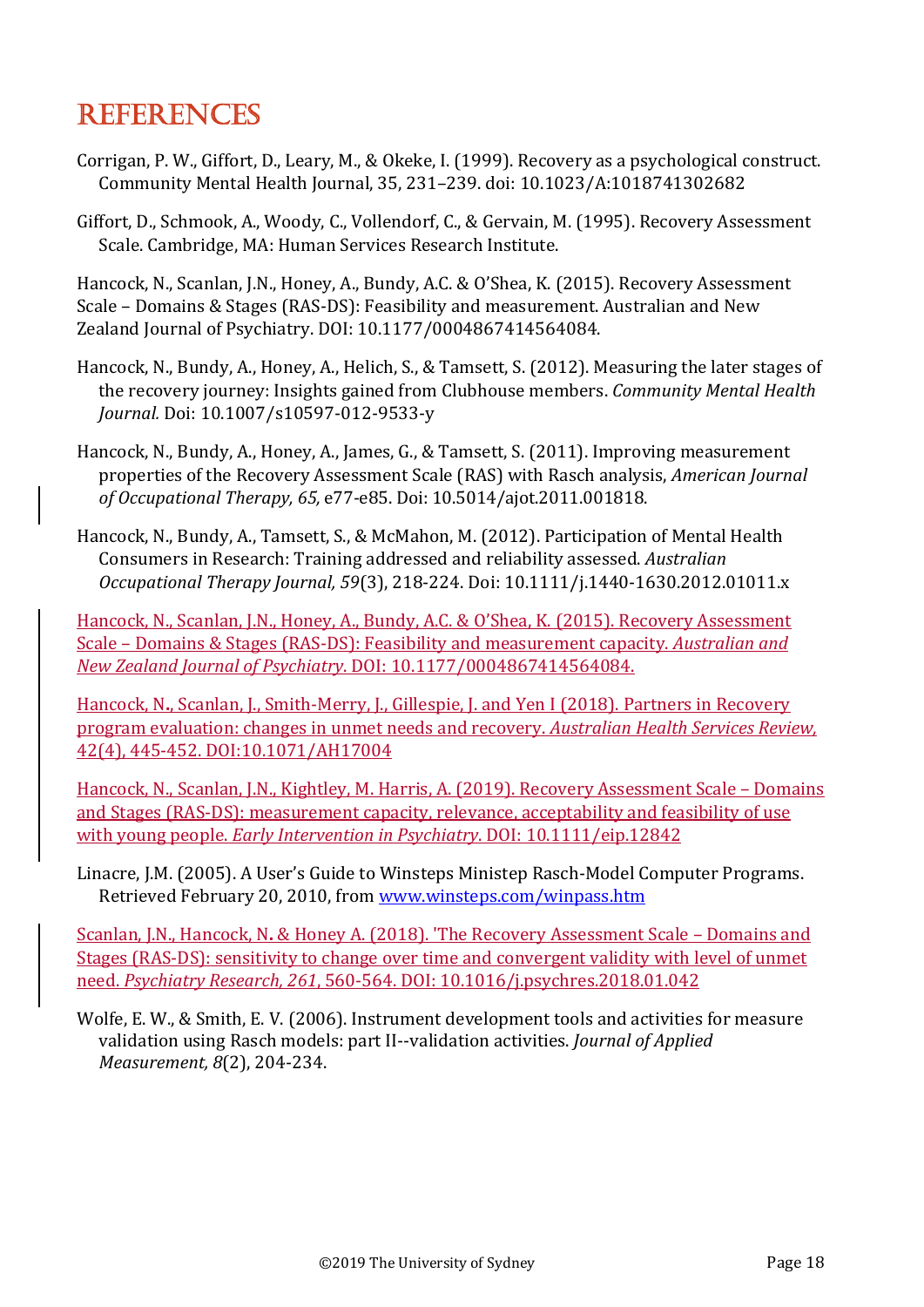APPENDIX 1:

RECOVERY ASSESSMENT SCALE – DOMAINS & STAGES (RAS-DS)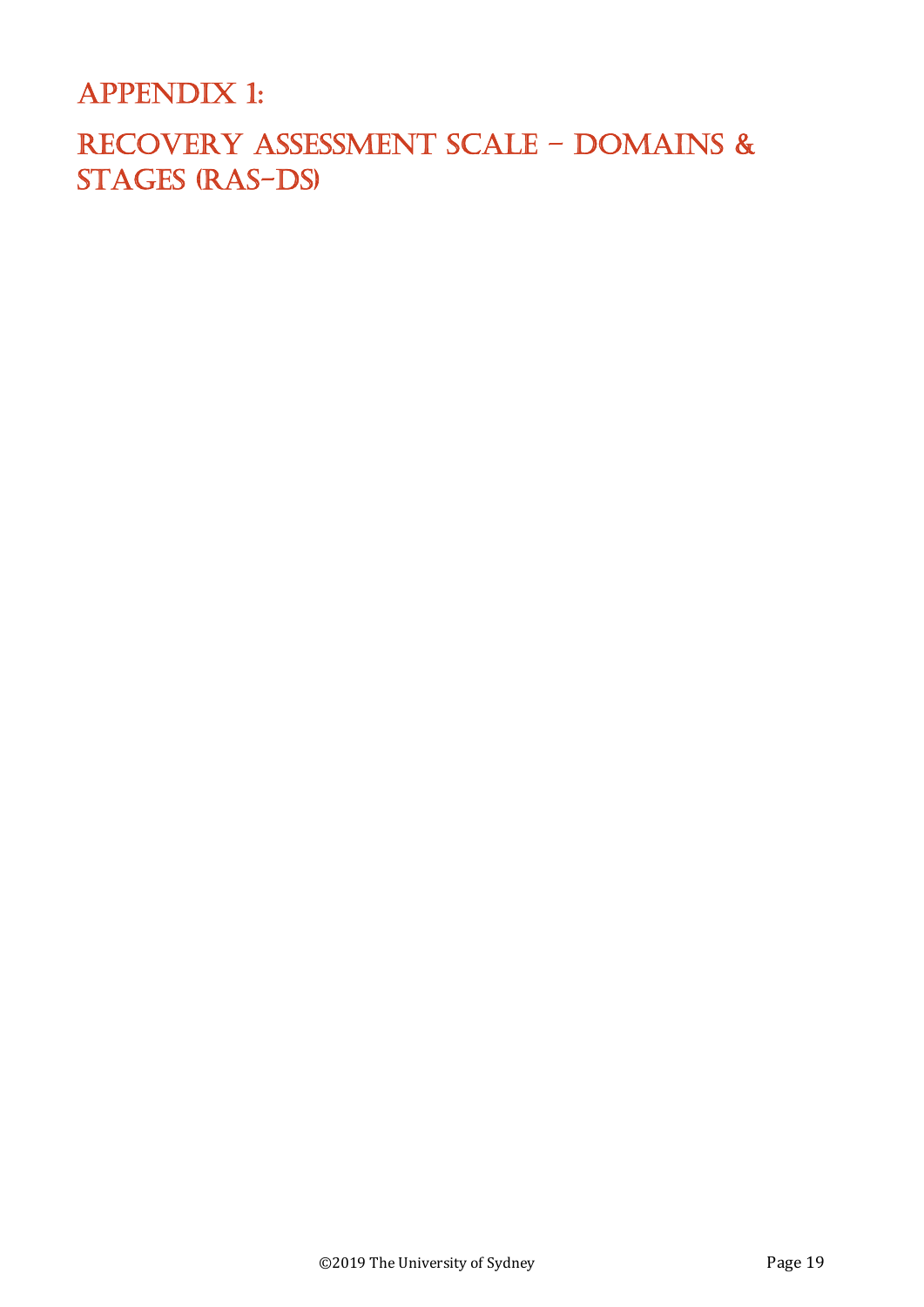#### **RAS‐DS (Recovery Assessment Scale – Domains and Stages)**

Instructions: Below is a list of statements that describe how people sometimes feel about themselves and their lives. Please read each one carefully and circle the number to the right that best describes you at the moment. Circle only one number for each statement and do not skip any items.

| <b>DOING THINGS I VALUE</b> |                                                         |              |                     |                              |                            |
|-----------------------------|---------------------------------------------------------|--------------|---------------------|------------------------------|----------------------------|
|                             |                                                         | <b>UNTRU</b> | A bit<br><b>TRU</b> | <b>Mostly</b><br><b>TRUE</b> | <b>Completel</b><br>y TRUE |
| $\mathbf{1}$                | It is important to have fun                             | 1            | $\overline{2}$      | 3                            | 4                          |
| $\overline{2}$              | It is important to have healthy habits                  | $\mathbf{1}$ | $\overline{2}$      | 3                            | 4                          |
| 3                           | I do things that are meaningful to me                   | $\mathbf 1$  | $\overline{2}$      | 3                            | $\overline{4}$             |
| $\overline{4}$              | I continue to have new interests                        | $\mathbf{1}$ | $\overline{2}$      | 3                            | $\overline{4}$             |
| 5                           | I do things that are valuable and helpful to others     | $\mathbf{1}$ | $\overline{2}$      | 3                            | $\overline{4}$             |
| 6                           | I do things that give me a feeling of great pleasure    | $\mathbf{1}$ | $\overline{2}$      | 3                            | $\overline{4}$             |
|                             | <b>LOOKING FORWARD</b>                                  |              |                     |                              |                            |
|                             |                                                         | <b>UNTRU</b> | A bit<br><b>TRU</b> | <b>Mostly</b><br><b>TRUE</b> | Completel<br>y TRUE        |
| $\overline{7}$              | I can handle it if I get unwell again                   | $\mathbf{1}$ | $\overline{2}$      | 3                            | 4                          |
| 8                           | I can help myself become better                         | $\mathbf{1}$ | $\overline{2}$      | 3                            | $\overline{4}$             |
| 9                           | I have the desire to succeed                            | $\mathbf{1}$ | $\overline{2}$      | 3                            | 4                          |
| 10                          | I have goals in life that I want to reach               | $\mathbf{1}$ | $\overline{2}$      | 3                            | $\overline{4}$             |
| 11                          | I believe that I can reach my current personal goals    | $\mathbf{1}$ | $\overline{2}$      | 3                            | $\overline{4}$             |
| 12                          | I can handle what happens in my life                    | $\mathbf{1}$ | $\overline{2}$      | 3                            | $\overline{4}$             |
| 13                          | I like myself                                           | $\mathbf{1}$ | $\overline{2}$      | 3                            | $\overline{4}$             |
| 14                          | I have a purpose in life                                | $\mathbf{1}$ | $\overline{2}$      | 3                            | $\overline{4}$             |
| 15                          | If people really knew me they would like me             | $\mathbf{1}$ | $\overline{2}$      | 3                            | 4                          |
| 16                          | If I keep trying, I will continue to get better         | $\mathbf{1}$ | $\overline{2}$      | 3                            | $\overline{4}$             |
| 17                          | I have an idea of who I want to become                  | $\mathbf{1}$ | $\overline{2}$      | $\overline{3}$               | $\overline{4}$             |
| 18                          | Something good will eventually happen                   | $\mathbf{1}$ | $\overline{2}$      | $\overline{3}$               | $\overline{4}$             |
| 19                          | I am the person most responsible for my own improvement | $\mathbf{1}$ | $\overline{2}$      | 3                            | $\overline{4}$             |
| 20                          | I am hopeful about my own future                        | $\mathbf{1}$ | $\overline{2}$      | 3                            | $\overline{4}$             |
| 21                          | I know when to ask for help                             | $\mathbf{1}$ | $\overline{2}$      | 3                            | $\overline{4}$             |

#### **Recovery Assessment Scale – Domains and Stages (RAS‐DS – Research Version 3).** ©2015 Nicola Hancock and The University of Sydney.

Not to be copied or used for any other purpose without written permission from the author (nicola.hancock@sydney.edu.au)